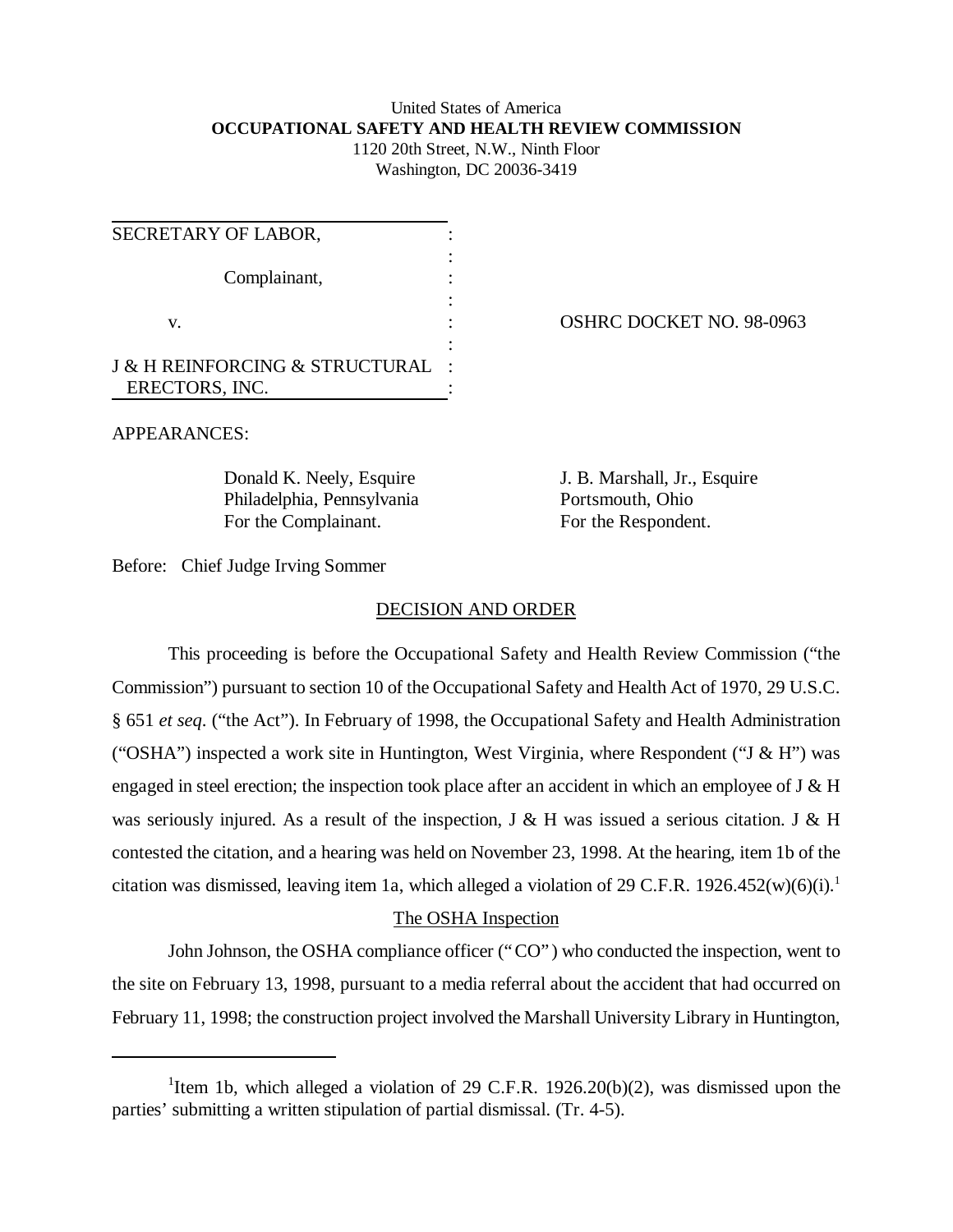and the accident had taken place in the rotunda area of the library. CO Johnson met with David Pfister, the general contractor's superintendent, who had taken photos of the scene after the accident. He met next with Raymond Ball, the superintendent of  $J \& H$ , who told the CO what had happened. Ball and the CO then went to the rotunda area, which the CO videoed; the CO also inspected the scissor lift the injured employee had been operating, and he noted the labels and manuals inside the lift that warned about operating it on uneven surfaces. On February 17, 1998, the CO obtained written statements from Ball and Gregory Sigler, another J & H employee who had been working in the rotunda on the day of the accident. (Tr. 30-31; 35-36; 41-44; 54; 61-68; 76-77).

Based on his inspection, CO Johnson determined that on February 11, Ball had assigned Mark Jones the job of welding in the rotunda from a scissor lift that had been borrowed from another contractor at the site. Specifically, Jones was to weld "kicker braces" or "stiffeners" after Sigler and another employee had put them in place between columns on the northwest and northeast sides of the rotunda's entryway. After completing the welding on the northwest side, Jones began moving the lift, which he had lowered from 30 to 20.5 feet, to the northeast side. The entryway between these two areas was a 5.5-inch-deep "offset" that was 7 feet wide and 14.5 feet long, and as Jones drove the lift by the southeast corner of the offset one of the wheels went in, causing the lift to turn over. Jones was tied off to the lift, but when it fell his head struck the floor and he sustained a lifethreatening injury.<sup>2</sup> CO Johnson concluded that J & H had violated the cited standard because the floor was not checked before Jones began his work and because of the offset and obstructions on the floor, including two-by-fours, two-by-sixes, and various electrical "stub-outs." C-2 is the CO's diagram of the rotunda area at the time of the accident. (Tr. 36-42; 45-61; 68-70; 75-79; 94-95).

#### Discussion

Item 1a alleges a violation of 29 C.F.R. 1926.452(w)(6)(i), which applies to mobile scaffolds. The standard states as follows:

(6) Employees shall not be allowed to ride on scaffolds unless the following conditions exist: (i) The surface on which the scaffold is being moved is within 3 degrees of level, and free of pits, holes, and obstructions.

 $2^2$ CO Johnson testified that although employees must tie off to articulating boom lifts, there is no tie-off requirement in regard to scissor lifts. (Tr. 49; 89-90).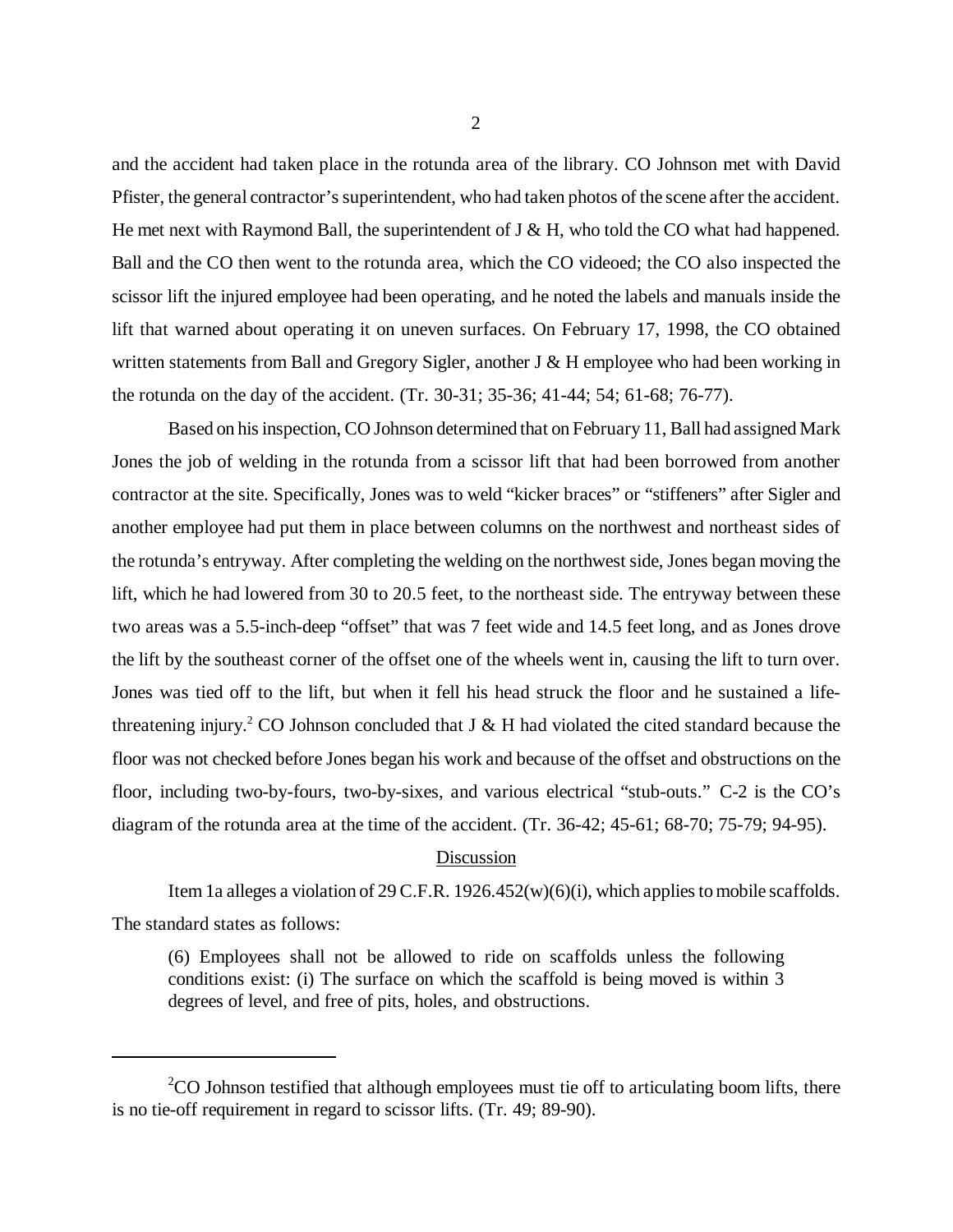To establish the alleged violation, the Secretary must show that (1) the standard applied to the cited condition, (2) the employer violated the terms of the standard, (3) employees were exposed to the cited condition, and (4) the employer had actual or constructive knowledge of the violation. *Astra Pharmaceutical Prod.*, 9 BNA OSHC 2126, 2129 (No. 78-6247, 1981). J & H does not dispute the applicability of the standard to the lift, but notes that there was no evidence that any conditions on the rotunda floor would have caused the lift to move on a surface more than 3 degrees off level. The CO conceded his lack of proof in this regard, stating that he would have needed an inclinometer to obtain such information. (Tr. 105-07). However, it is clear from the record that the basis of the citation was the offset and obstructions on the rotunda floor. Moreover, as I read it, the standard has two separate requirements with which employers must comply. That is, the surface a mobile scaffold moves on must be within 3 degrees of level, and the surface must in addition be free of pits, holes and obstructions. Thus, the issue here is not whether the floor was within 3 degrees of level, but, rather, whether the floor where Mark Jones drove the lift was free of pits, holes and obstructions.

The photos taken by David Pfister plainly show one of the wheels of the overturned lift inside a corner of the offset. *See* C-1(E)-(G). The photos also show pieces of lumber along the offset and near the lift. *See* C-1(A)-(B); C-1(E)-(I). Finally, the photos show an electrical stub-out adjacent to the lift wheels, *see* C-1(B) and (G), and C-2, the CO's diagram, depicts eight more stub-outs in a row in the area of the overturned lift; the CO testified that the stub-outs were 2 inches high and that the one in C-1(B), (G) was 4 feet long. (Tr. 39-40; 46; 50-52; 55). The CO also testified that the offset and obstructions were well within Jones' work area, based on where the lift was when it fell over and what he learned during his inspection, and that they were tip-over hazards. (Tr. 74-75; 94).

J & H does not dispute the size or depth of the offset or the fact that the lift turned over because one of its wheels went into the offset. J & H likewise does not dispute the presence of lumber and electrical stub-outs in the rotunda area. J  $\&$  H contends, rather, that the lumber and 4-foot-long stub-out were located underneath the 18-foot-high second floor walkway, and that the lift, which was extended to 20.5 feet at the time of the accident, could not have run over them. J & H also contends that the offset and stub-outs were outside of Mark Jones' designated work area, and that the stub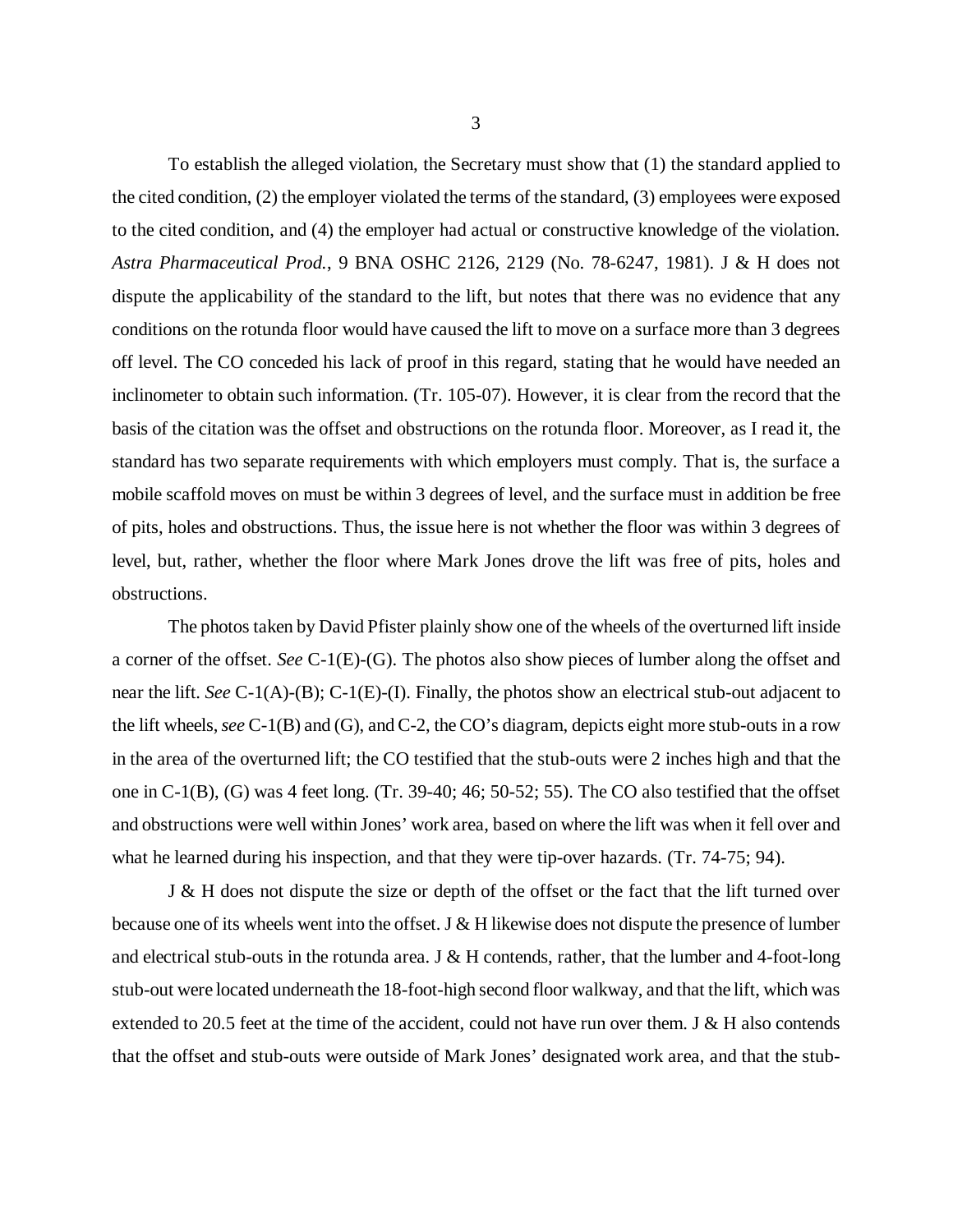outs in any case were not a hazard. Finally,  $J \& H$  contends, in essence, that Jones' presence outside of his designated work area was unpreventable employee misconduct.

In regard to J & H's first contention, Gregory Sigler did not recall any lumber, but he indicated that the 4-foot-long stub-out was under the second floor walkway and that the lift when raised could not have driven into that area. (Tr. 202-03). In addition, David Pfister indicated that the second floor walkway was 18 feet high and that the lumber and stub-out in his photos could have been under the walkway; however, his testimony reflected uncertainty to the extent that, in my opinion, it is inconclusive. (Tr. 11-20; 26). Moreover, although the CO agreed that there was a second floor walkway around the rotunda, he was emphatic that it was not directly over the stub-out and that there was no walkway or flooring over the offset area; he was also emphatic that the first layer of beams in the rotunda was 30 feet above the ground level and that the lift could have run into the lumber and stub-out. (Tr. 40-41; 46; 52; 55-56; 59-61; 74-75; 81-83; 94;109-10). On balance, I conclude that the CO's testimony is the more reliable evidence of record. His testimony is therefore credited over that of Sigler and Pfister and J & H's contention is rejected.

As to J  $\&$  H's contention that the stub-outs were not a hazard, Ball testified that some were plastic and some were metal; he was unaware of Jones hitting any stub-outs, but indicated that the lift would have "just snap[ped] them off." (Tr. 158). Sigler, on the other hand, testified that Jones some moments before the accident had run over one of the small stub-outs, like the one shown in C-1(H), and that it simply bent over; he indicated that this stub-out and the 4-foot-long stub-out were both metal. (Tr. 202-03; 207-09). Regardless, I concur with the CO's opinion that the stub-outs were obstructions within the meaning of the standard, in light of his extensive safety background and his training and experience in cranes and mobile scaffolds. (Tr. 31-35; 75; 103-04). Further, even assuming *arguendo* that the small stub-outs did not represent a tip-over hazard, I find that the large stub-out, which was 4 feet long and evidently metal, did represent such a hazard.

Based on the foregoing, the Secretary has established three of the four elements set out *supra*, that is, that the standard applied to the lift, that the terms of the standard were violated, and that employee Mark Jones was exposed to the cited condition. As to the fourth element, knowledge, the Secretary points to C-6, Ball's statement, which the CO wrote out and Ball signed, and to Ball's testimony at the hearing. In this regard, I note Ball's statement in C-6 that "[w]e walked in the area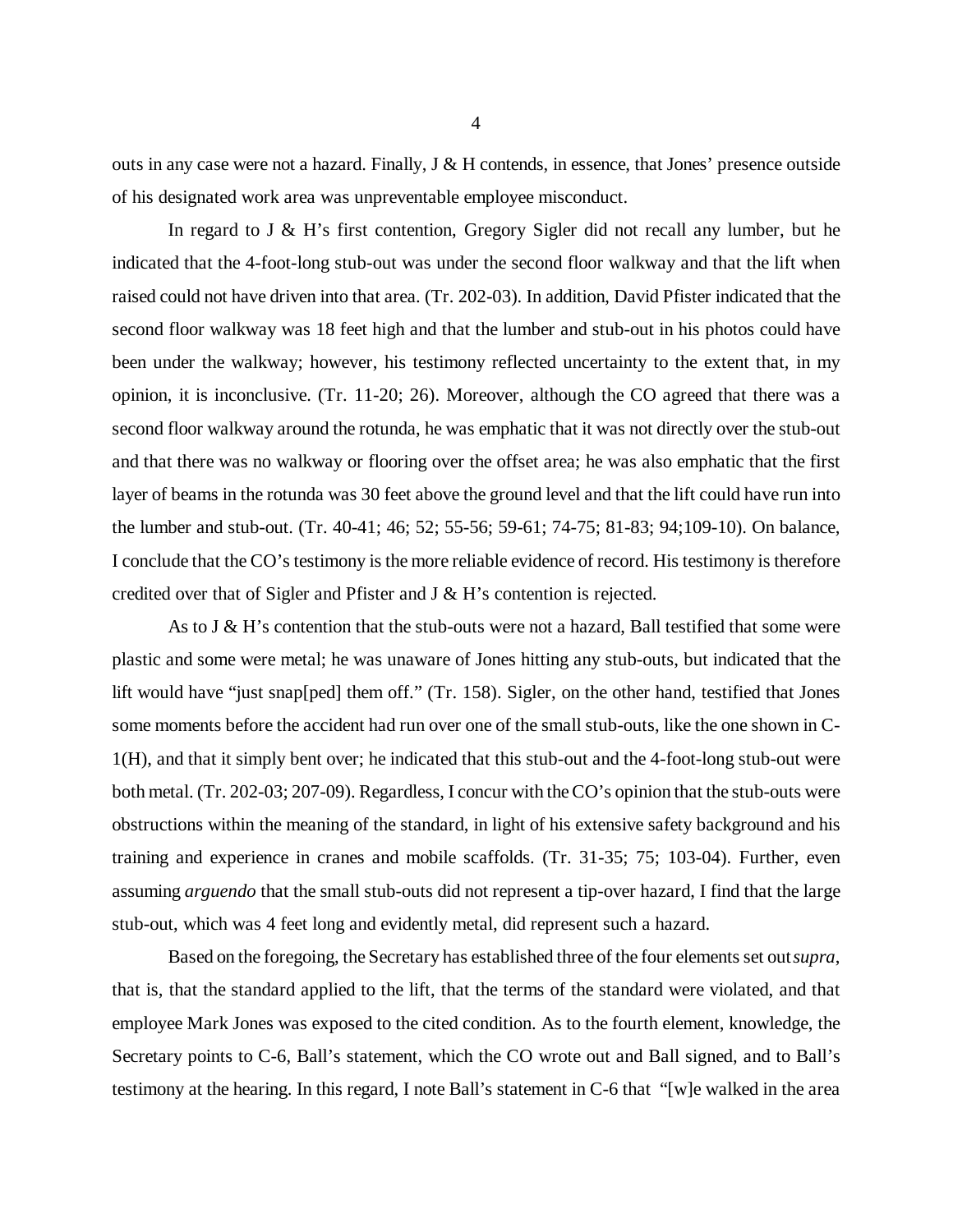and I told [Jones] what I wanted welded. We didn't check floor area. Been in and out of the area constantly, walking. I've been in area constantly while setting the steel." I also note Ball's agreement with J & H's interrogatory response that he had "observed the area to be clean when he showed Mark Jones where to work." (Tr. 167). Finally, I note Ball's testimony indicating that he had in fact checked the rotunda floor that day and that he "didn't see anything." (Tr. 168-69). The Secretary contends that the evidence is sufficient to demonstrate knowledge because the offset and obstructions were obvious and Ball either knew or should have known of their presence on the rotunda floor. However, as set out above,  $J \& H$  contends that Jones drove the lift outside of his designated work area and that his doing so was unpreventable employee misconduct.

Ball testified that Jones' job that day was to weld permanently bracing that Sigler and the other employee had installed and welded temporarily between the columns in the rotunda; he further testified that Jones sat on the beams to weld the day before, that he asked Jones if he wanted to use a lift, and that Jones said he did, whereupon Ball borrowed the lift from another contractor at the site. According to Ball, Jones was not welding bracing on the columns to the immediate left and right of the two columns forming the rotunda entryway, as indicated on C-2, the CO's diagram, because that welding was already done. Rather, Jones began welding at the point Ball marked with an "O" on the left side of R-2, another diagram of the rotunda area, and was to weld the column bracing all the way around the rotunda in a counterclockwise direction over to the corresponding point on the right side of R-2; however, Jones was to go directly to that point on the right side of R-2 to assist Sigler and the other employee if they asked him to, and Jones was driving the lift in reverse to that location when the accident occurred. Ball said that he had given the CO this same information, that C-2 was inaccurate, and that Jones had had no reason to be in the areas of the offset and obstructions. He also said that Jones had gone into the rotunda entryway several times a day for several weeks, that he and Jones had stood in the offset when he was telling Jones what he wanted done, and that he was certain that Jones had been aware of the offset. (Tr. 138-57; 161; 173-75; 179-80).

J & H asserts that the above testimony of Ball shows that Jones was working outside of his designated area when the accident occurred. I disagree. First, R-2, which Ball made with the help of prior counsel on September 11, 1998, indicates that the bracing to the immediate left and right of the rotunda entryway columns was in fact the bracing that Jones was to weld, and Ball's testimony that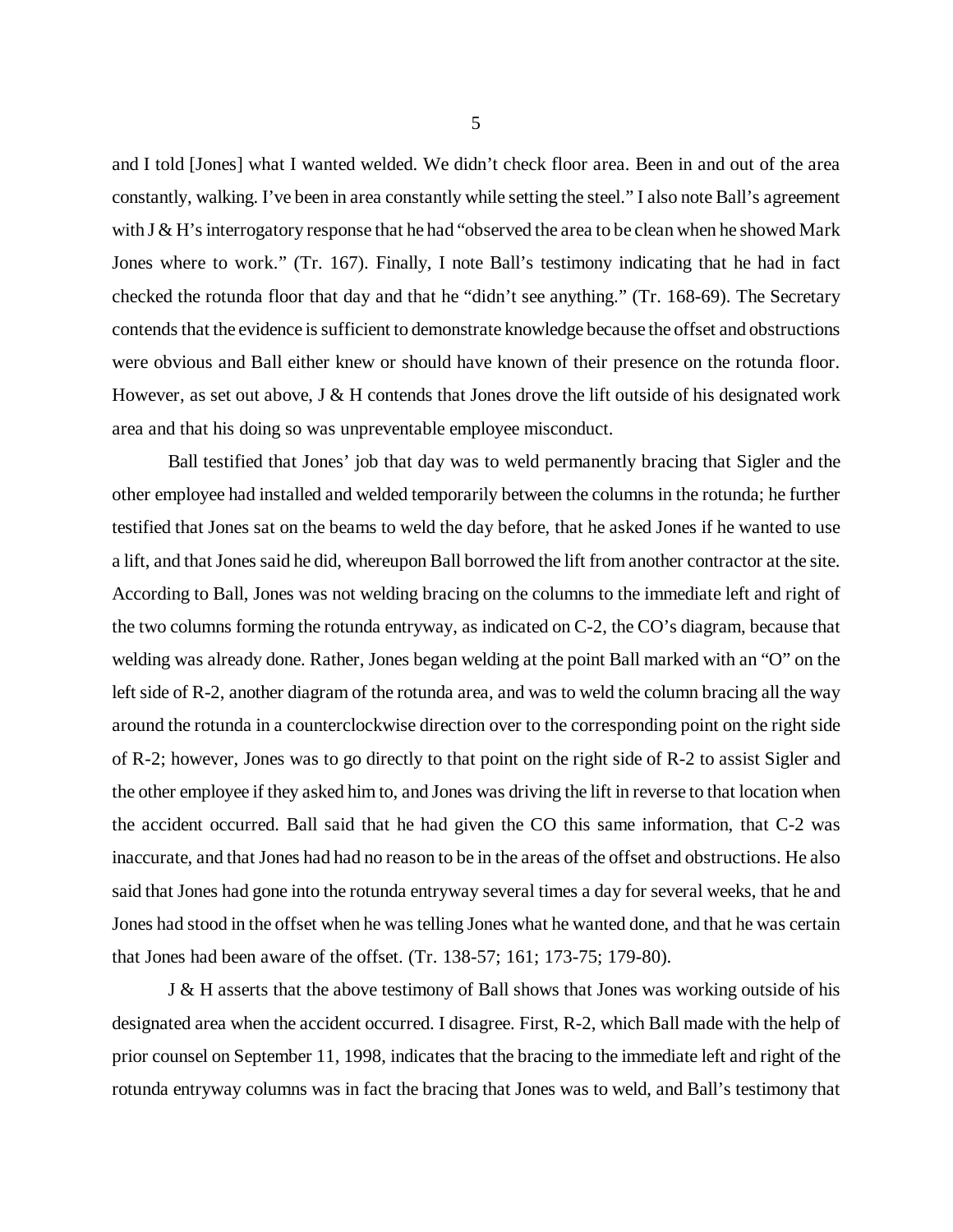this was a "mistake" was not persuasive.<sup>3</sup> (Tr. 149; 162-66). Second, the CO was adamant that  $C-2$ reflected his observations and measurements and what Ball and Sigler told him and, moreover, that Ball and Sigler never said anything about misconduct or working around the rotunda in a counterclockwise fashion. (Tr. 36-41; 70-71; 78-79; 85-89; 98-101; 104-05). Third, Ball's written statement was that "[w]e came out to area and I told [Jones] what 2 beams I wanted welded first," while Sigler's written statement was that "[w]e had completed the northwest corner. Mark ... [c]ompleted northwest weld. Paul and I moved to the northeast side. Mark was moving the lift." *See* C-6, C-9. Finally, although Ball denied it, Erica Jones, Mark Jones' wife, testified that Ball told her at the hospital that Jones was not at fault and could not have seen the offset; further, both Erica Jones and Jeff Humble, the couple's minister, testified that Don Hadsell, J & H's president, stated at the hospital that Jones was not at fault, and Humble also testified that Hadsell told him that Jones could not see the offset because it was covered with snow. $4$  (Tr. 126-35; 138; 157-58).

In view of the foregoing, I conclude that Jones was not working outside of his designated area and that Jones drove the lift into the offset because he could not see it due to the presence of snow.<sup>5</sup> I also conclude that the accident was not the result of unpreventable employee misconduct. As the Secretary notes, this defense requires the employer to show that it had work rules designed to prevent the violation, that it had adequately communicated the rules to employees, that it had taken steps to discover violations, and that it had effectively enforced the rules when violations were discovered. *Jensen Constr. Co.*, 7 BNA OSHC 1477, 1479 (No. 76-1538, 1979). As the Secretary also notes, she has established that J & H had no work rules to prevent the violation that occurred in this case. Jones testified that he had had written scissor lift instruction during his apprenticeship training and that in the two years preceding the accident he had operated scissor lifts two to three times a year for

 $3$ Specifically, the lines on R-2 showing the bracing to the immediate left and right of the entryway have notations reading, respectively, "angle welded 1st assist" and "angle welded at fall."

<sup>&</sup>lt;sup>4</sup>Although Mark Jones was a witness at the hearing, he had no memory of what had happened on the day of the accident; in addition, while Hadsell testified as to his belief that Jones was injured because he was tied off, he did not deny making the statements set out above. (Tr. 115-16; 210-13).

 $5$ The accident occurred between 8:00 and 8:30 a.m., and Pfister's photos, taken about two hours later, show that there was still some snow in the offset at that time. (Tr. 7-9; 109; C-1(E)-(G)).